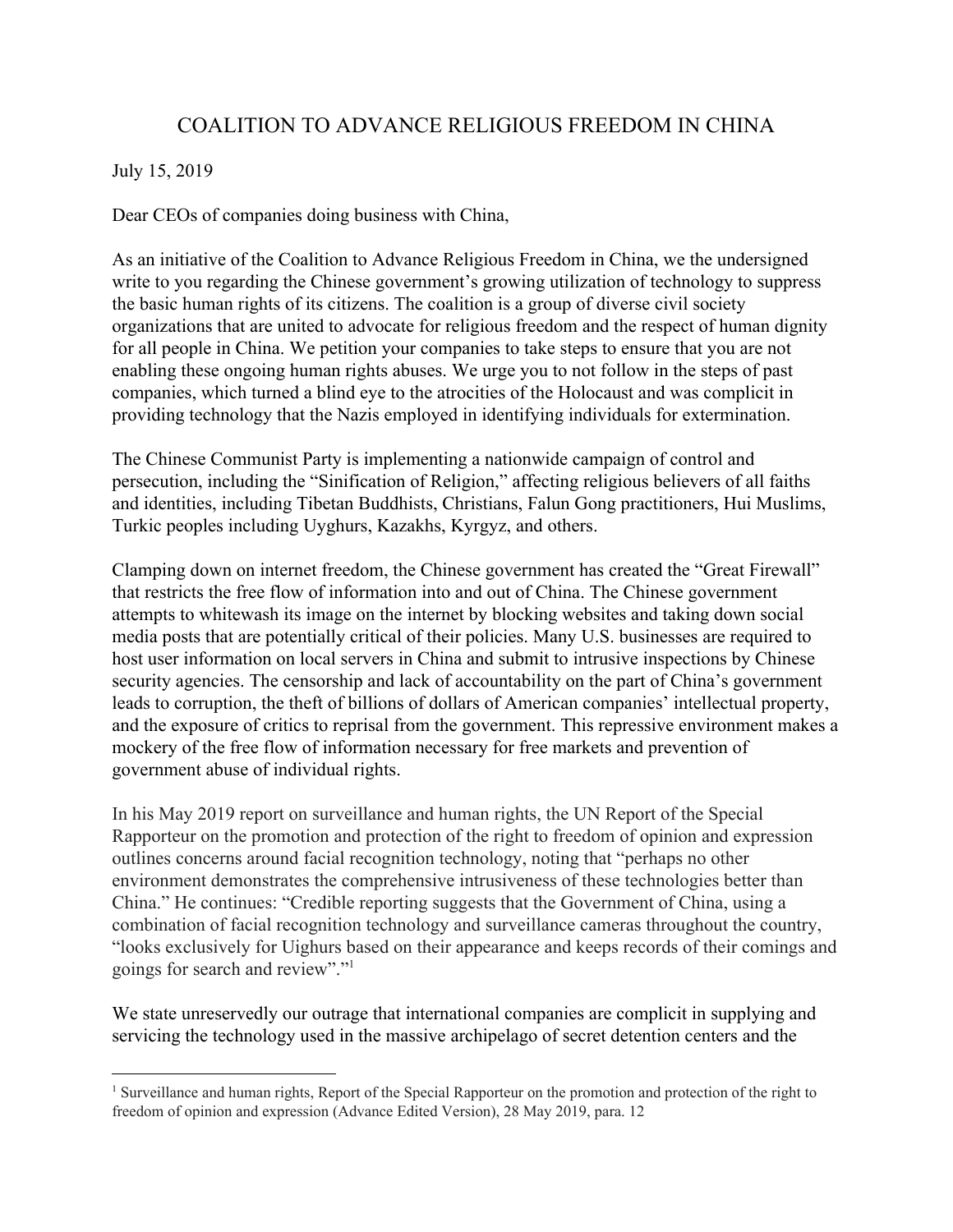total-surveillance police-state throughout the Uyghur Region. [Business as usual cannot continue](https://www.reuters.com/article/us-china-xinjiang-rights/15-million-muslims-could-be-detained-in-chinas-xinjiang-academic-idUSKCN1QU2MQ) [when an estimated 1.5 million,](https://www.reuters.com/article/us-china-xinjiang-rights/15-million-muslims-could-be-detained-in-chinas-xinjiang-academic-idUSKCN1QU2MQ) and possibly [three million,](https://www.reuters.com/article/us-usa-china-concentrationcamps/china-putting-minority-muslims-in-concentration-camps-us-says-idUSKCN1S925K) Uyghur men and women are being dragged away from their homes and families to "re-education camps." There, they face brainwashing and torture in an attempt by the Chinese government to wipe every vestige of Uyghur culture and religious beliefs from their homeland. The Xinjiang Public Security Bureau's Integrated Joint Operations Platform (IJOP) collects and synthesizes data from a vast network of CCTV, security checkpoints, "wifi-sniffers" tracking IP addresses, DNA collected without consent, and facial-recognition and racial-profiling software. The implementation of this system is widely seen as a precursor to a country-wide roll out of this incredibly intrusive monitoring system. China also is exporting some of this technology to nations such as Syria, Russia, and Venezuela that are currently under U.S. sanctions, exporting tools of despotism to these already repressive regimes.

In light of this situation, we call on your companies to thoroughly review all business dealings in China and communicate to Chinese government, academic, and business partners an affirmative public declaration that you will not help them obtain or develop technology that is directly utilized in some of the worst modern-day human rights abuses. We recognize the potential for your companies to help China's society flourish if you decide to take leadership on these vital human rights issues.

We ask that you adopt the following three steps to proactively adopt a corporate social responsibility strategy for the Chinese market:

- Form an action plan to prevent complicity in equipping Chinese detention camps, security forces, or Chinese companies with technology that will be used to strip the people of China of their basic human rights
- Refuse to censor your website or social platform's content for the Chinese government or surrender sensitive user information
- Hold strategic meetings with civil society stakeholders and technology and human rights activists engaged on these issues who can provide valuable insight that can be adopted into your action plans

American companies should not repeat the mistakes of past generations. By taking a proactive approach towards human rights, your companies can avoid the stain of complicity in human rights abuses and leave a legacy of promoting freedom and a better business environment in China. We urge you to use your freedom to stand for the universal rights of people facing brutal oppression in China.

At your earliest convenience, we request a meeting so that representatives of our Coalition can discuss these vital matters with you.

Most sincerely,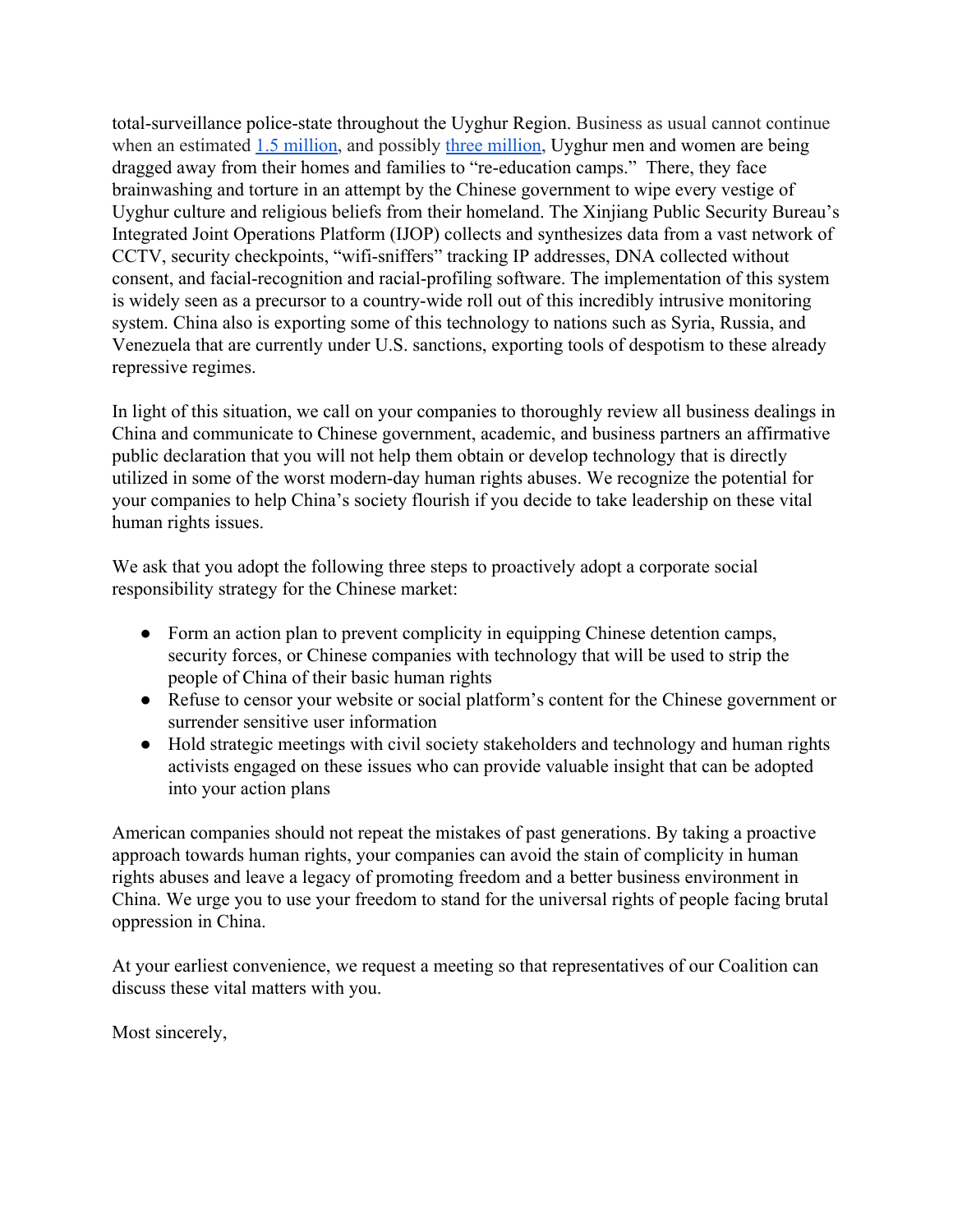Dr. Rev. Bob Fu President & Founder China Aid Association

Omer Kanat **Director** Uyghur Human Rights Project

Yang Jianli President & Founder Citizen Power Initiatives for China

Randel Everett President 21Wilberforce

Dr. Katrina Lantos Swett President Lantos Foundation for Human Rights and **Justice** 

Uyghur Entrepreneurs Network Ilshat Hassan

Victims of Communism Memorial Foundation

International Christian Concern Rebiya Kadeer

Travis Weber Vice President of Policy and Government Affairs and Director of the Center for Religious Liberty Family Research Council

Greg Mitchell Co-Chair IRF Roundtable

Freedom House

Lianchao Han Vice-president Citizen Power Initiatives for China

## CSW

Rev. Susan Taylor National Public Affairs Director Church of Scientology National Affairs **Office** 

The Church of Almighty God The Association Against Religious Persecution

> President Uyghur American Association

Uyghur Rally

President Free Indo-Pacific Alliance

Rushan Abbas Executive Director Campaign for Uyghurs